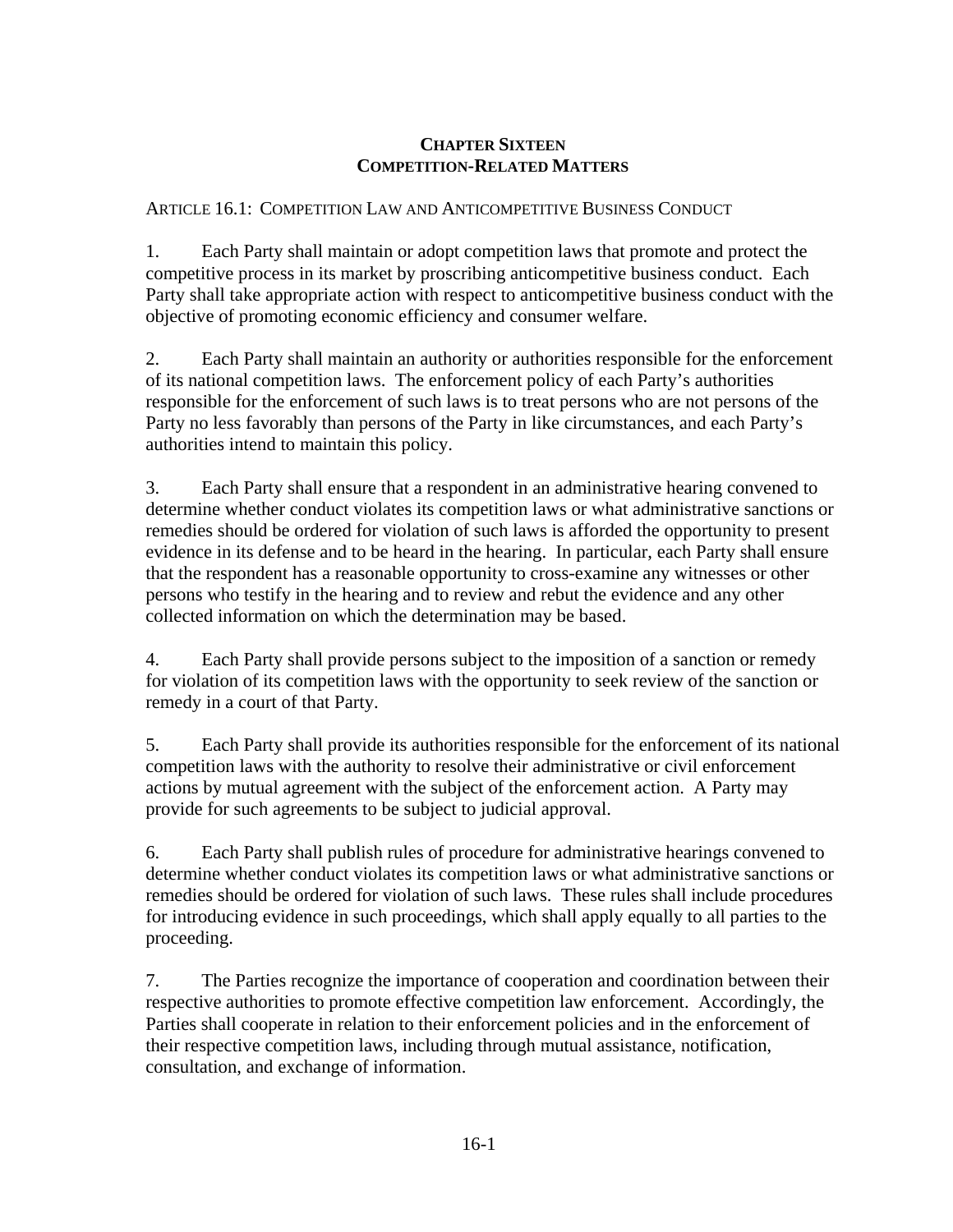### ARTICLE 16.2: DESIGNATED MONOPOLIES

1. Each Party shall ensure that any privately-owned monopoly that it designates after the date this Agreement enters into force and any government monopoly that it designates or has designated:

- (a) acts in a manner that is not inconsistent with the Party's obligations under this Agreement wherever such a monopoly exercises any regulatory, administrative, or other governmental authority that the Party has delegated to it in connection with the monopoly good or service, such as the power to grant import or export licenses, approve commercial transactions, or impose quotas, fees, or other charges;
- (b) acts solely in accordance with commercial considerations in its purchase or sale of the monopoly good or service in the relevant market, $<sup>1</sup>$  $<sup>1</sup>$  $<sup>1</sup>$  including with</sup> regard to price, quality, availability, marketability, transportation, and other terms and conditions of purchase or sale, except to comply with any terms of its designation<sup>[2](#page-1-1)</sup> that are not inconsistent with subparagraph (c) or  $(d)$ ;<sup>[3](#page-1-2)</sup>
- (c) provides non-discriminatory treatment to covered investments, to goods of the other Party, and to service suppliers of the other Party in its purchase or sale of the monopoly good or service in the relevant market; and
- (d) does not use its monopoly position to engage, either directly or indirectly, including through its dealings with its parent, subsidiaries, or other enterprises with common ownership, in anticompetitive practices in a nonmonopolized market in its territory that adversely affect covered investments.

2. Nothing in this Chapter shall be construed to prevent a Party from designating a monopoly or maintaining a designated monopoly.

3. This Article does not apply to government procurement.

ARTICLE 16.3: STATE ENTERPRISES

 $\overline{a}$ 

<span id="page-1-0"></span><sup>&</sup>lt;sup>1</sup> For greater certainty, "purchase or sale of the monopoly good or service in the relevant market" in Article 16.2 refers to the sale of the designated monopoly good or service in the case of a designated monopoly supplier and to the purchase of the designated monopoly good or service in the case of a designated monopoly buyer.

<span id="page-1-1"></span> $2^2$  For greater certainty, nothing in this Chapter shall be construed to prevent a Party from amending the terms of a monopoly's designation.

<span id="page-1-2"></span><sup>&</sup>lt;sup>3</sup> Subparagraph (b) shall not be construed to prevent a designated monopoly from supplying the monopoly good or service in accordance with specific rates approved, or other terms or conditions established, by a regulatory authority of a Party, provided that those rates or other terms or conditions are not inconsistent with subparagraph (c) or (d).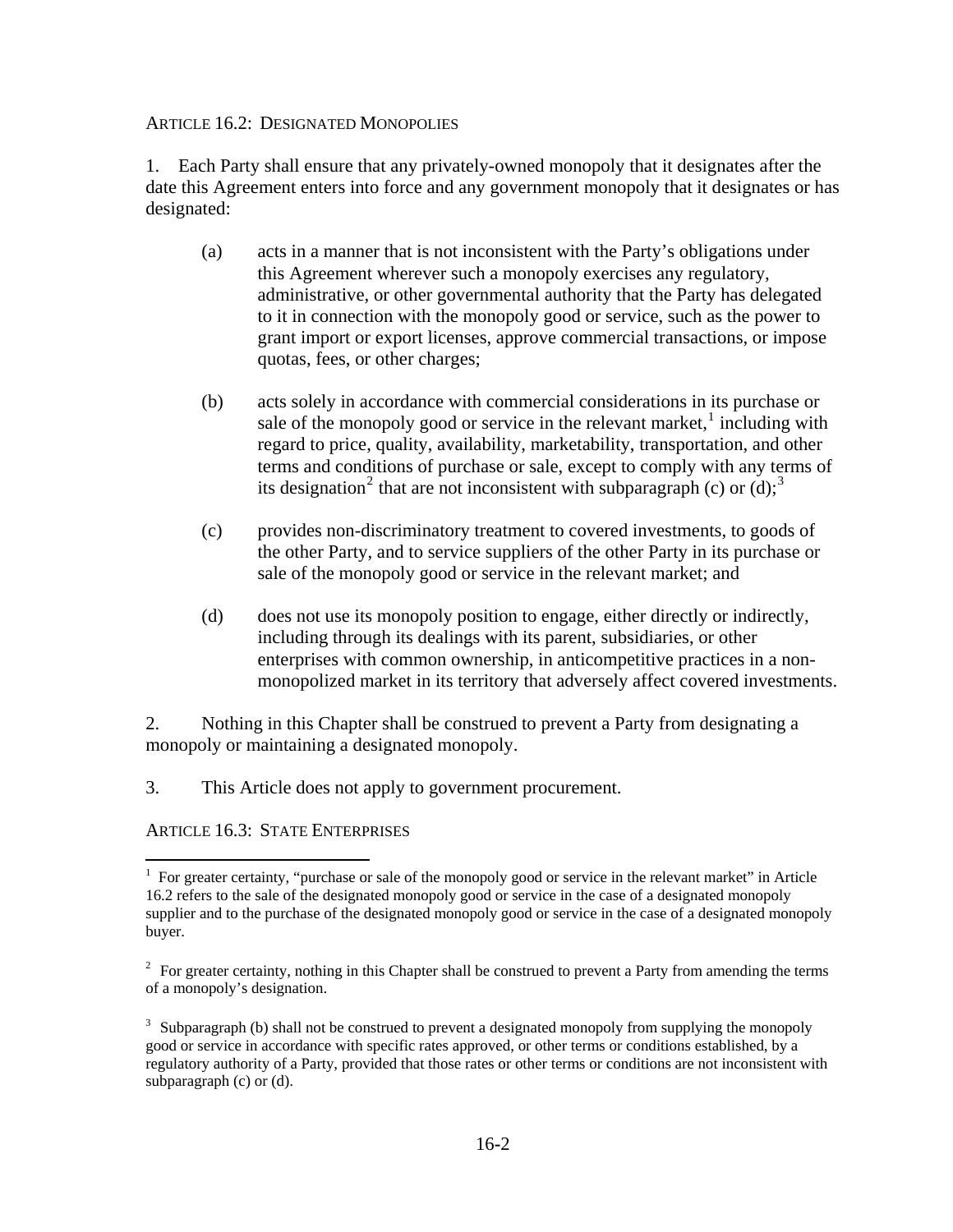- 1. Each Party shall ensure that any state enterprise that it establishes or maintains:
	- (a) acts in a manner that is not inconsistent with the Party's obligations under this Agreement wherever such enterprise exercises any regulatory, administrative, or other governmental authority that the Party has delegated to it, such as the power to expropriate, grant licenses, approve commercial transactions, or impose quotas, fees, or other charges; and
	- (b) accords non-discriminatory treatment in the sale of its goods or services to covered investments.

2. Nothing in this Chapter shall be construed to prevent a Party from establishing or maintaining a state enterprise.

## ARTICLE 16.4: DIFFERENCES IN PRICING

Articles 16.2 and 16.3 shall not be construed to prevent a monopoly or state enterprise from charging different prices in different markets, or within the same market, where such differences are based on normal commercial considerations, such as taking account of supply and demand conditions.

## ARTICLE 16.5: TRANSPARENCY

1. The Parties recognize the value of transparency in their competition enforcement policies.

2. On request of a Party, each Party shall make available to the other Party public information concerning its:

- (a) competition law enforcement activities;
- (b) state enterprises and designated monopolies, public or private, at any level of government, provided that the request indicates the entities involved, specifies the particular goods or services and markets concerned, and includes some indicia that these entities may be engaging in practices that may hinder trade or investment between the Parties; and
- (c) exemptions and immunities to its competition laws, provided that the request specifies the particular goods or services and markets of concern, and includes indicia that the exemption or immunity may hinder trade or investment between the Parties.

3. Each Party shall ensure that all final administrative decisions finding a violation of its competition laws are in writing and set out any relevant findings of fact and the reasoning and legal analysis on which the decision is based. Each Party shall further ensure that the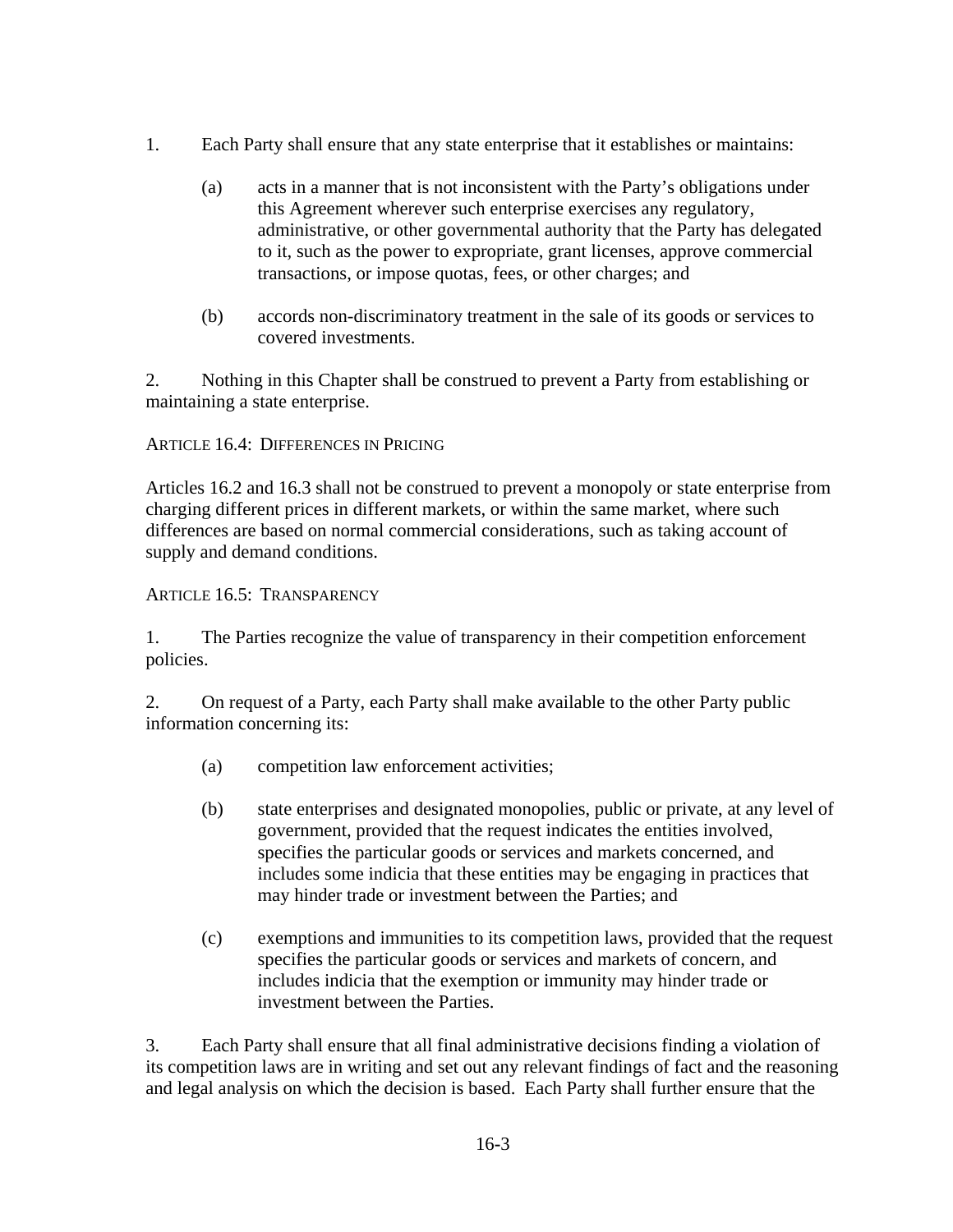decisions and any orders implementing them are published or, where publication is not practicable, otherwise made available to the public in such a manner as to enable interested persons and the other Party to become acquainted with them. The version of the decisions or orders that the Party makes available to the public may omit business confidential information or other information that is protected by its law from public disclosure.

ARTICLE 16.6: CROSS-BORDER CONSUMER PROTECTION

1. The Parties recognize the importance of cooperation on matters related to their consumer protection laws in order to enhance the welfare of their consumers. Accordingly, the Parties shall cooperate, in appropriate cases of mutual concern, in the enforcement of their consumer protection laws.

2. The Parties shall endeavor to strengthen cooperation between the United States Federal Trade Commission, on the one hand, and the Ministry of Finance and Economy of Korea and the Korea Fair Trade Commission, on the other, in areas of mutual concern relating to their respective consumer protection laws, including by:

- (a) consulting on consumer protection policies and exchanging information related to the enactment and administration of their consumer protection laws;
- (b) strengthening cooperation in detecting and preventing fraudulent and deceptive commercial practices against consumers;
- (c) consulting on ways to reduce consumer protection law violations that have significant cross-border dimensions; and
- (d) supporting implementation of the *OECD Guidelines for Protecting Consumers from Fraudulent and Deceptive Commercial Practices Across Borders* (2003).

3. Nothing in this Article shall limit the discretion of an agency referred to in paragraph 2 to decide whether to take action in response to a request by a counterpart agency of the other Party, nor shall it preclude any of those agencies from taking action with respect to any particular matter.

4. Each Party shall endeavor to identify, in areas of mutual concern and consistent with its own important interests, obstacles to effective cooperation with the other Party in the enforcement of its consumer protection laws, and shall consider modifying its domestic legal framework to reduce such obstacles.

ARTICLE 16.7: CONSULTATIONS

1. To foster understanding between the Parties, or to address specific matters that arise under this Chapter, each Party shall, on request of the other Party, enter into consultations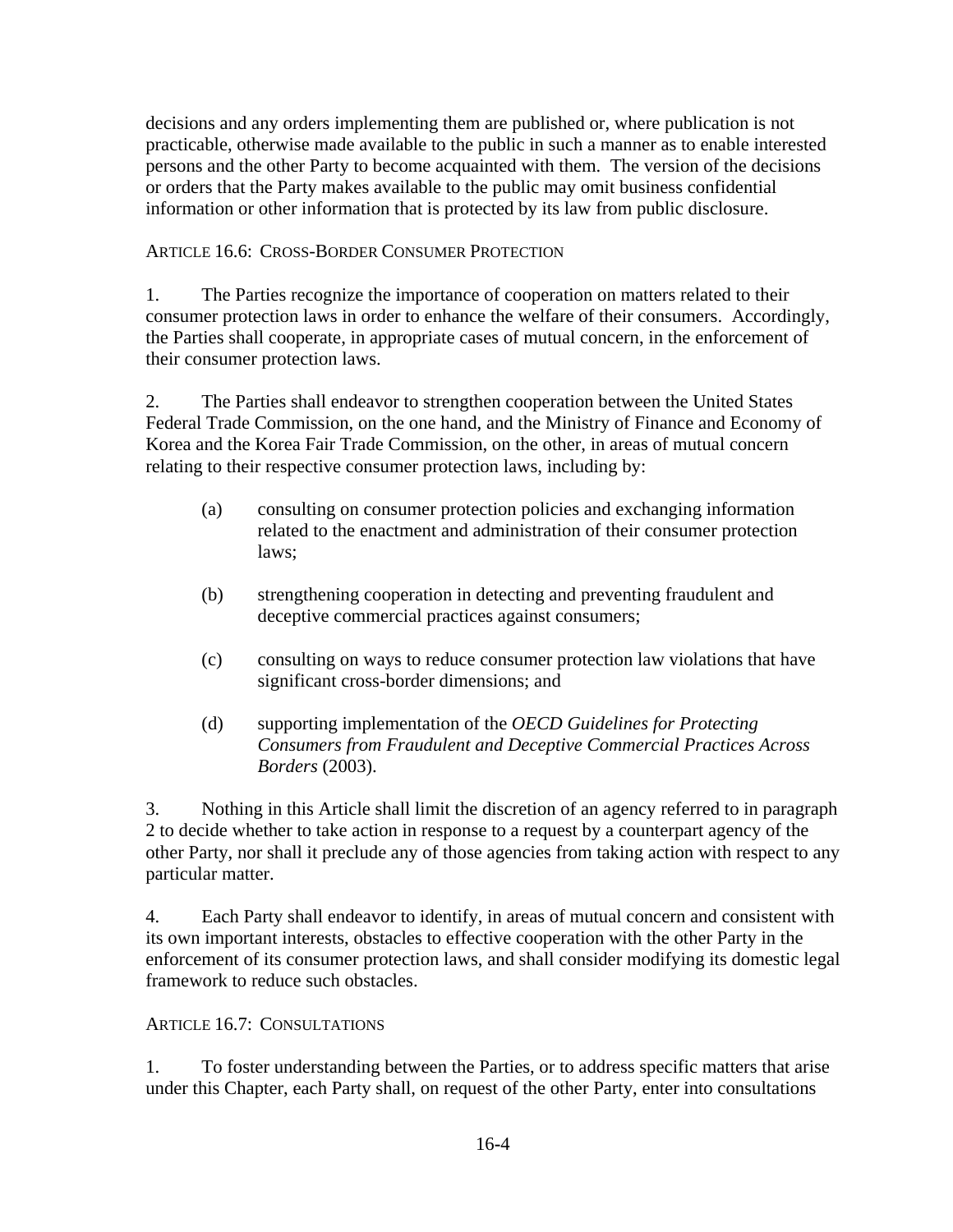regarding representations made by the other Party. In its request, the Party shall indicate, if relevant, how the matter affects trade or investment between the Parties.

2. The Party to which a request for consultations has been addressed shall accord full and sympathetic consideration to the concerns raised by the other Party.

3. To facilitate discussion of the matter that is the subject of the consultations, each Party shall endeavor to provide relevant non-confidential information to the other Party.

ARTICLE 16.8: DISPUTE SETTLEMENT

Neither Party may have recourse to dispute settlement under this Agreement for any matter arising under Article 16.1, 16.6, or 16.7.

ARTICLE 16.9: DEFINITIONS

For purposes of this Chapter:

 $\overline{a}$ 

**consumer protection laws** means:

- (a) in the case of Korea, Chapters III, IV.3, IX, and X of the *Framework Act on Consumer*, and the *Fair Labeling and Advertising Act* and its implementing regulations; and
- (b) in the case of the United States, laws and regulations prohibiting "unfair or deceptive acts or practices" within the meaning of Section 5 of the *Federal Trade Commission Act*;

a **delegation** includes a legislative grant, and a government order, directive, or other act, transferring to the monopoly or state enterprise, or authorizing the exercise by the monopoly or state enterprise of, governmental authority;

**designate** means, whether formally or in effect, to establish, designate, or authorize a monopoly or to expand the scope of a monopoly to cover an additional good or service;

**government monopoly** means a monopoly that is owned, or controlled through ownership interests, by the central government of a Party; $<sup>4</sup>$  $<sup>4</sup>$  $<sup>4</sup>$ </sup>

**in accordance with commercial considerations** means consistent with normal business practices of privately-held enterprises in the relevant business or industry;

**market** means the geographical and commercial market for a good or service;

**monopoly** means an entity, including a consortium or government agency, that in any

<span id="page-4-0"></span><sup>&</sup>lt;sup>4</sup> For greater certainty, ownership, or control through ownership interests, may be direct or indirect.